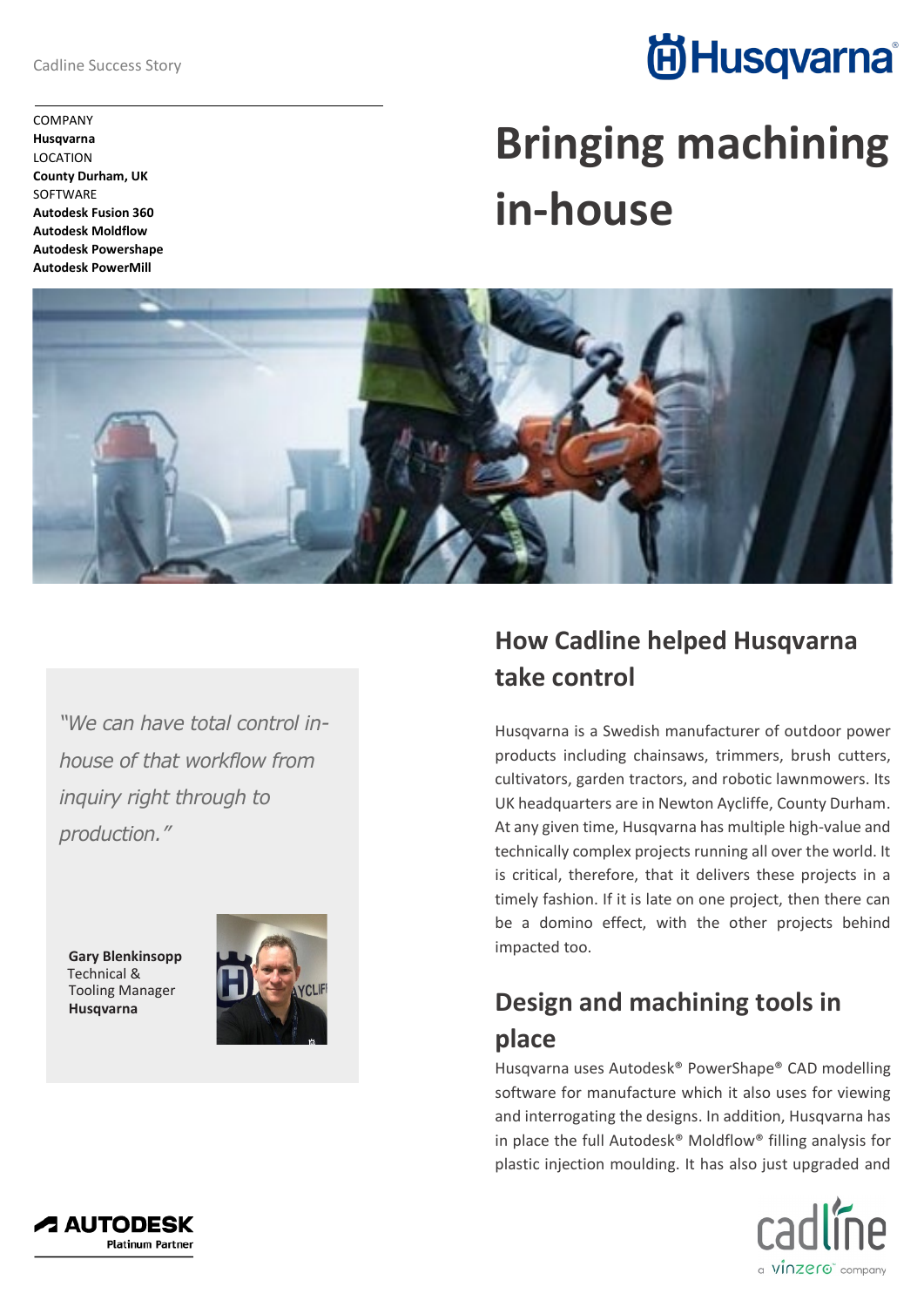implemented Autodesk® Fusion 360 with PowerMill® CNC machining software for manufacturing electrodes, turning modifications for manufacturing and engineering jigs and fixtures.

Gary Blenkinsopp, Technical & Tooling Manager at Husqvarna, said: "PowerMill is new for us. It is step on from the old-fashioned way of doing things where you work primarily with 2D drawings. Everything is now in 3D. We have one person who has recently joined the company who is experienced in Powermill and we have trained another two people up. We are keen to give them enough time on the software to become conversant with it."

Husqvarna chose to work with Autodesk Platinum Partner, Cadline, to support it in using the Autodesk software and to provide training on the software. The challenge for Husqvarna was that historically it outsourced much of its tooling work to third parties, but it was running into delays with timelines not being met and the cost of outsourcing electrodes, including associated transport charges. All this meant Husqvarna was incurring significant expenses on an ongoing basis and the approach was also causing issues with project timelines. To address these concerns, it decided to invest in a Hurco VMX Series- 3 Axis Performance CNC Machine and to bring its tooling capabilities in-house.

Justin Barnes, Head of Digital Advanced Manufacturing at Cadline, said: "These machines cost hundreds of thousands of pounds and Husqvarna has made a sizeable upfront investment, but it knew the benefits of bringing the work inhouse, eliminating the costs of outsourcing and having enhanced control would more than counteract this. It now has design and programming software on site to create the tooling paths to cut these electrodes on its new machine, but it was lacking a post processor."

"When you've designed your component, and then you've transferred that component into the CAM software, the post processor enables you to create cutter paths or tooling paths to then send to the machine. That's where you need a post processor, to take the tool paths



that you've created in the software and process them to allow you to read them into the machine."

"But these post processors are complex and you have to write code for them," added Barnes. "So you have to get the details of the machine, including what kind of controller is on the machine, whether it's a three-axis, three plus two axis or five-axis machine. You have to find out the limits of the machine and then you take all those variables and start creating a post processor from scratch for the machine. That's the process we went through at Cadline to deliver this capability."



Cadline visited Husqvarna's Newton Aycliffe factory, tested and implemented the post processor on the new Husqvarna CNC machine and physically cut a component on it to prove it out and ensure there were no collisions or anomalies to worry about. Cadline also physically machined an electrode for Husqvarna and the whole process worked successfully. Husqvarna now wants to start designing those electrodes in-house with its new machine and will utilise PowerShape for this process.

#### **Gauging the benefits**

The use of Autodesk PowerMill itself brings a range of benefits to Husqvarna. The surface finish controls on the software are superb. Also, macros can be written and then batch processed for the components and the different variants of component, and then automated.